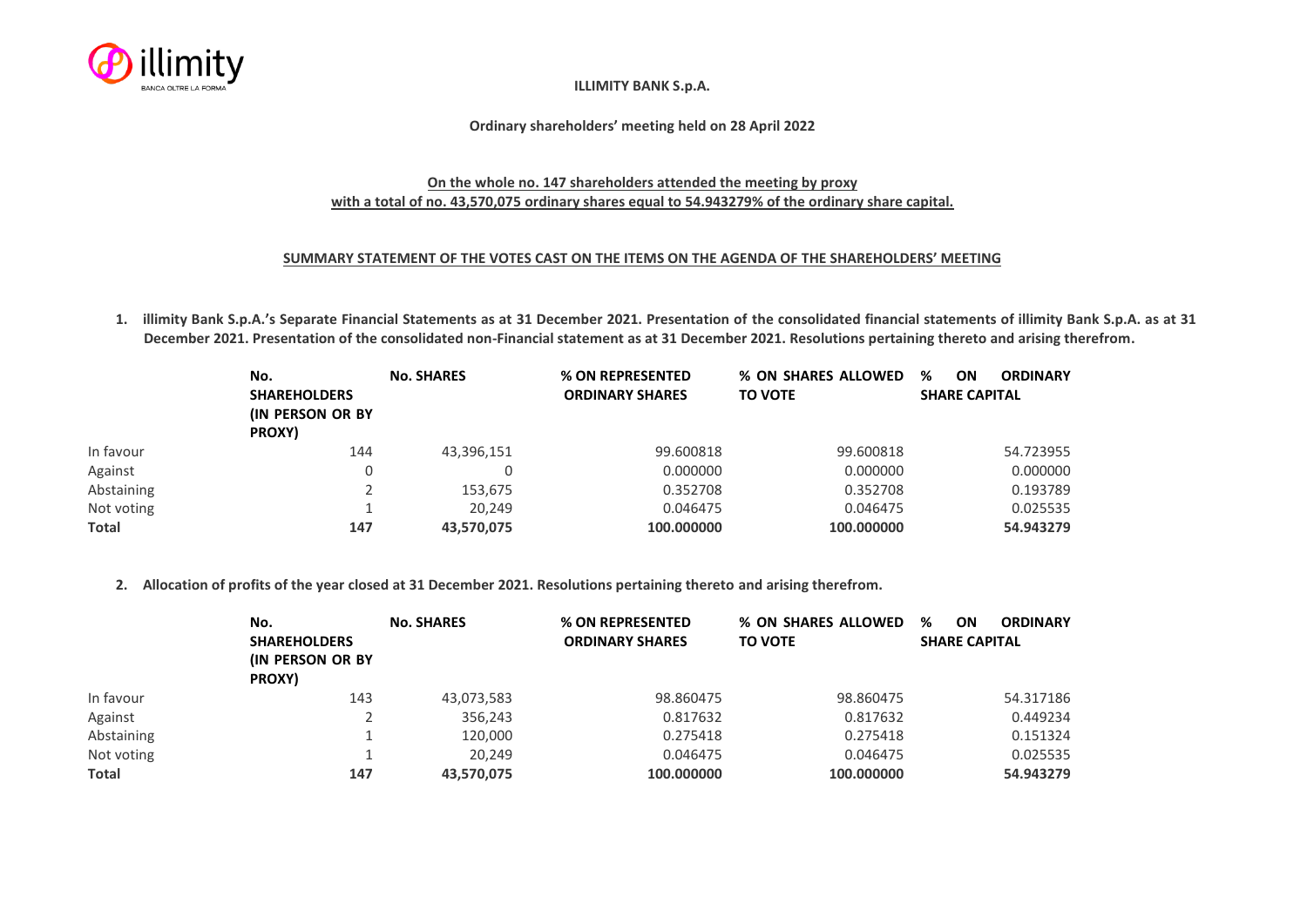**3. Report on remuneration policy, also pursuant to article 123-ter of Italian Legislative Decree no. 58/1998. Resolutions pertaining thereto and resulting therefrom.**

|              | No.<br><b>SHAREHOLDERS</b><br>(IN PERSON OR BY<br>PROXY) | <b>No. SHARES</b> | % ON REPRESENTED<br><b>ORDINARY SHARES</b> | % ON SHARES ALLOWED<br><b>TO VOTE</b> | %<br>ON<br><b>ORDINARY</b><br><b>SHARE CAPITAL</b> |
|--------------|----------------------------------------------------------|-------------------|--------------------------------------------|---------------------------------------|----------------------------------------------------|
| In favour    | 141                                                      | 42,813,622        | 98.263824                                  | 98.263824                             | 53.989367                                          |
| Against      |                                                          | 489,320           | 1.123064                                   | 1.123064                              | 0.617048                                           |
| Abstaining   |                                                          | 246,884           | 0.566637                                   | 0.566637                              | 0.311329                                           |
| Not voting   |                                                          | 20.249            | 0.046475                                   | 0.046475                              | 0.025535                                           |
| <b>Total</b> | 147                                                      | 43,570,075        | 100.000000                                 | 100.000000                            | 54.943279                                          |

**4. Report on compensation paid pursuant to article 123-ter of Italian Legislative Decree no. 58/1998.**

|              | No.<br><b>SHAREHOLDERS</b><br><b>IN PERSON OR BY</b> | <b>No. SHARES</b> | % ON REPRESENTED<br><b>ORDINARY SHARES</b> | % ON SHARES ALLOWED<br><b>TO VOTE</b> | %<br>ON<br><b>ORDINARY</b><br><b>SHARE CAPITAL</b> |
|--------------|------------------------------------------------------|-------------------|--------------------------------------------|---------------------------------------|----------------------------------------------------|
| In favour    | PROXY)<br>106                                        | 39,297,970        | 90.194864                                  | 90.194864                             | 49.556016                                          |
| Against      | 37                                                   | 4,004,972         | 9.192025                                   | 9.192025                              | 5.050400                                           |
| Abstaining   |                                                      | 246,884           | 0.566637                                   | 0.566637                              | 0.311329                                           |
| Not voting   |                                                      | 20,249            | 0.046475                                   | 0.046475                              | 0.025535                                           |
| <b>Total</b> | 147                                                  | 43,570,075        | 100.000000                                 | 100.000000                            | 54.943279                                          |

**5. Appointment of the corporate bodies.**

**5.1 Determination of the total number of members of the Board of Directors for the period 2022-2024. Resolutions pertaining thereto and resulting therefrom.**

|              | No.<br><b>SHAREHOLDERS</b><br><b>(IN PERSON OR BY)</b><br>PROXY) | <b>No. SHARES</b> | % ON REPRESENTED<br><b>ORDINARY SHARES</b> | % ON SHARES ALLOWED<br><b>TO VOTE</b> | %<br><b>ORDINARY</b><br>ON<br><b>SHARE CAPITAL</b> |
|--------------|------------------------------------------------------------------|-------------------|--------------------------------------------|---------------------------------------|----------------------------------------------------|
| In favour    | 145                                                              | 43,429,826        | 99.678107                                  | 99.678107                             | 54.766420                                          |
| Against      |                                                                  | 0                 | 0.000000                                   | 0.000000                              | 0.000000                                           |
| Abstaining   |                                                                  | 120,000           | 0.275418                                   | 0.275418                              | 0.151324                                           |
| Not voting   |                                                                  | 20,249            | 0.046475                                   | 0.046475                              | 0.025535                                           |
| <b>Total</b> | 147                                                              | 43,570,075        | 100.000000                                 | 100.000000                            | 54.943279                                          |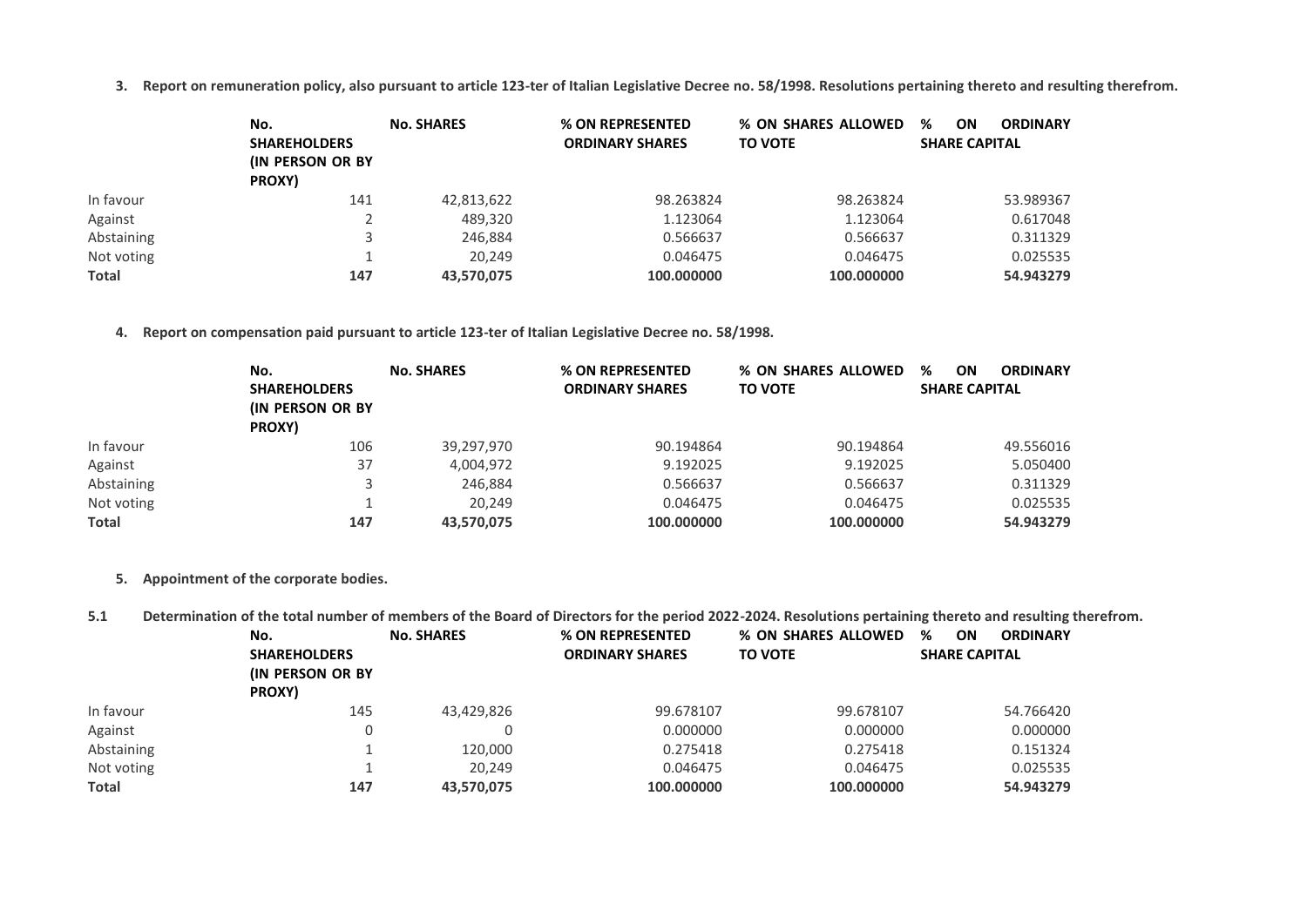**5.2 Appointment of the members of the Board of Directors who are not also members of the Audit and Internal Control Committee. Resolutions pertaining thereto and resulting therefrom.**

|              | No.<br><b>SHAREHOLDERS</b><br><b>(IN PERSON OR BY)</b><br>PROXY) | <b>No. SHARES</b> | % ON REPRESENTED<br><b>ORDINARY SHARES</b> | % ON SHARES ALLOWED<br><b>TO VOTE</b> | %<br>ON<br><b>ORDINARY</b><br><b>SHARE CAPITAL</b> |
|--------------|------------------------------------------------------------------|-------------------|--------------------------------------------|---------------------------------------|----------------------------------------------------|
| LIST No. 1   | 96                                                               | 32,367,097        | 74.287448                                  | 74.287448                             | 40.815960                                          |
| LIST No. 2   | 48                                                               | 11,037,459        | 25.332660                                  | 25.332660                             | 13.918594                                          |
| Against      |                                                                  | 40,924            | 0.093927                                   | 0.093927                              | 0.051606                                           |
| Abstaining   |                                                                  | 124,595           | 0.285965                                   | 0.285965                              | 0.157118                                           |
| Not Voting   |                                                                  | 0                 | 0.000000                                   | 0.000000                              | 0.000000                                           |
| <b>Total</b> | 147                                                              | 43,570,075        | 100.000000                                 | 100.000000                            | 54.943279                                          |

**5.3. Appointment of the members of the Audit and Internal Control Committee. Resolutions pertaining thereto and resulting therefrom.**

|              | No.<br><b>SHAREHOLDERS</b><br><b>(IN PERSON OR BY)</b> | <b>No. SHARES</b> | % ON REPRESENTED<br><b>ORDINARY SHARES</b> | % ON SHARES ALLOWED<br><b>TO VOTE</b> | %<br><b>ON</b><br><b>ORDINARY</b><br><b>SHARE CAPITAL</b> |
|--------------|--------------------------------------------------------|-------------------|--------------------------------------------|---------------------------------------|-----------------------------------------------------------|
|              | PROXY)                                                 |                   |                                            |                                       |                                                           |
| LIST No. 1   | 99                                                     | 32,532,616        | 74.667340                                  | 74.667340                             | 41.024685                                                 |
| LIST No. 2   | 48                                                     | 11,037,459        | 25.332660                                  | 25.332660                             | 13.918594                                                 |
| Against      | U                                                      | 0                 | 0.000000                                   | 0.000000                              | 0.000000                                                  |
| Abstaining   |                                                        | 0                 | 0.000000                                   | 0.000000                              | 0.000000                                                  |
| Not Voting   |                                                        | 0                 | 0.000000                                   | 0.000000                              | 0.000000                                                  |
| <b>Total</b> | 147                                                    | 43,570,075        | 100.000000                                 | 100.000000                            | 54.943279                                                 |

**5.4. Determination of the compensation of the members of the Board of Directors who are not also members of the Audit and Internal Control Committee. Resolutions pertaining thereto and resulting therefrom.**

|              | No.                                                      | <b>No. SHARES</b> | % ON REPRESENTED       | % ON SHARES ALLOWED | %<br>ON<br><b>ORDINARY</b> |
|--------------|----------------------------------------------------------|-------------------|------------------------|---------------------|----------------------------|
|              | <b>SHAREHOLDERS</b><br><b>(IN PERSON OR BY</b><br>PROXY) |                   | <b>ORDINARY SHARES</b> | <b>TO VOTE</b>      | <b>SHARE CAPITAL</b>       |
| In favour    | 145                                                      | 43,429,826        | 99.678107              | 99.678107           | 54.766420                  |
| Against      |                                                          |                   | 0.000000               | 0.000000            | 0.000000                   |
| Abstaining   |                                                          | 120,000           | 0.275418               | 0.275418            | 0.151324                   |
| Not voting   |                                                          | 20.249            | 0.046475               | 0.046475            | 0.025535                   |
| <b>Total</b> | 147                                                      | 43,570,075        | 100.000000             | 100.000000          | 54.943279                  |